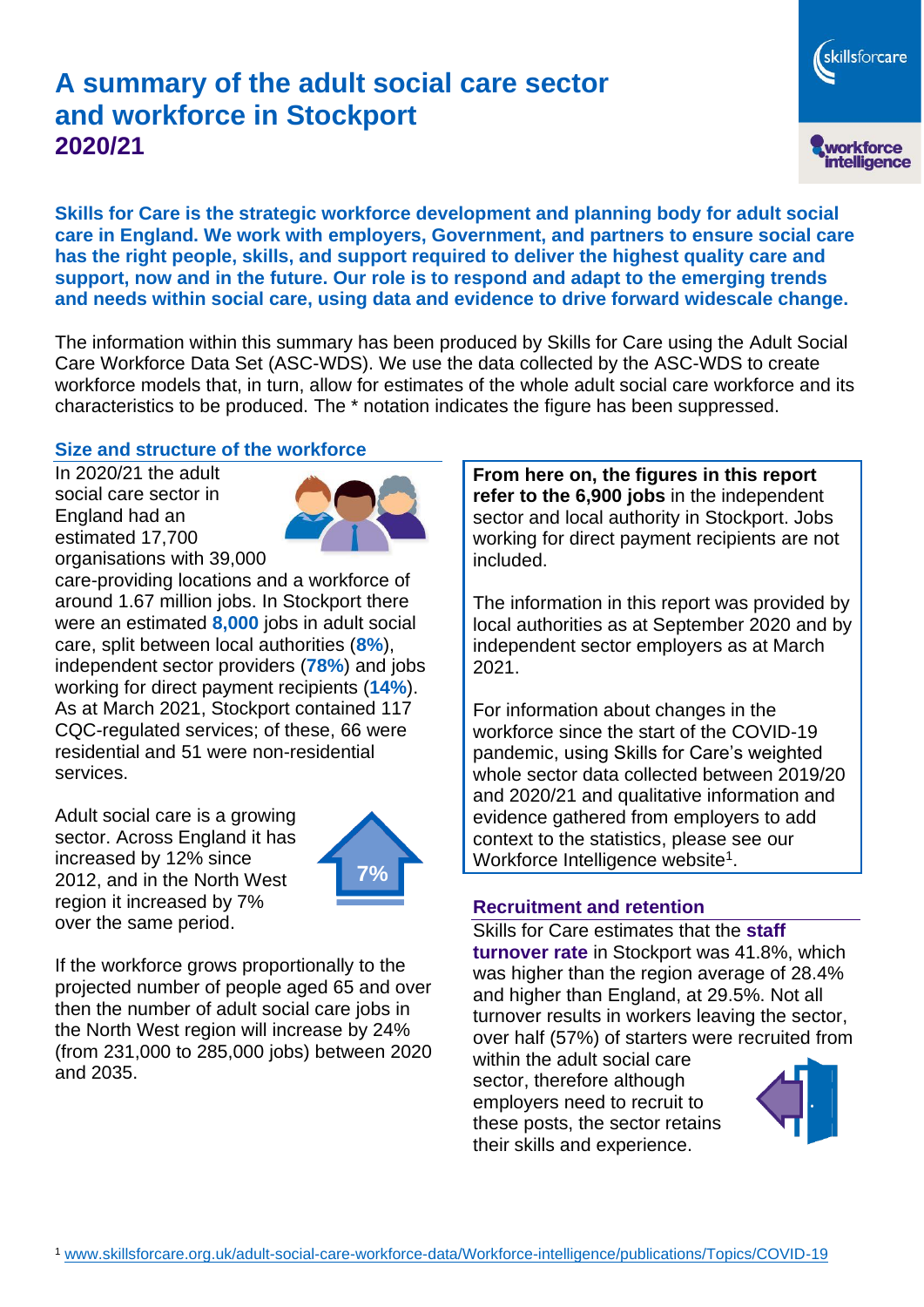Adult social care has an experienced 'core' of workers. Workers in Stockport had on average **8.4 years of experience in the sector** and 79% of the workforce had been working in the sector for at least three years.

Using both workforce intelligence evidence and our links with employers and stakeholders across England, we know that recruitment and retention is one of the largest issues faced by employers. We have many resources and tools available to help, for example the 'Values-based recruitment and retention toolkit'<sup>2</sup> and 'Seeing potential: widen your talent pool'. <sup>3</sup> For more information please visit: [www.skillsforcare.org.uk/recruitment-retention](http://www.skillsforcare.org.uk/recruitment-retention)

#### **Employment information**

We estimate Stockport had **6,900** adult social care jobs employed in the local authority and independent sectors. These included 550 managerial roles, 350 regulated professionals, 5,100 direct care (including 4,200 care workers), and 1,000 other-non-care proving roles.

The average number of **sickness days** taken in the last year in Stockport was 9.3, (10.9 in North West and 9.5 across England). With an estimated directly employed workforce of 6,300, this would mean employers in Stockport lost approximately **59,000 days to sickness in 2020/21**. In England levels of staff sickness have nearly doubled over the course of the pandemic between 2019/20 and 2020/21, in total around 6 million extra days were lost to sickness than in the year before.

Around one quarter (24%) of the workforce in Stockport were on zero-hours contracts. Around a half (50%) of the workforce usually worked full-time hours and 50% were parttime.

### **Chart 1. Proportion of workers on zero hours contracts by area**

**England** North West **Stockport** 



### **Workforce demographics**

The majority (77%) of the workforce in Stockport were female, and the average age was 43.3 years old. Workers aged



24 and under made up 8% of the workforce and workers aged over 55 represented 23%. Given this age profile approximately 1,600 people will be reaching retirement age in the next 10 years.

Nationality varied by region, in England 83% of the workforce identified as British, while in the North West region this was 93%. An estimated 87% of the workforce in Stockport identified as British, 5% identified as of an EU nationality and 8% a non-EU nationality, therefore there was a higher reliance on non-EU than EU workers.

### **Pay**



Table 1 shows the full-time equivalent annual or hourly pay rate of selected job roles in Stockport (area), North West (region) and England. All figures

represent the independent sector as at March 2021, except social workers which represent the local authority sector as at September 2020. At the time of analysis, the National Living Wage was £8.72.

#### **Table 1. Average pay rate of selected job roles by area**

|                                 | <b>England</b> | Region  | Area    |
|---------------------------------|----------------|---------|---------|
| Full-time equivalent annual pay |                |         |         |
| Social Worker <sup>t</sup>      | £37,100        | £35,300 | £32,700 |
| Registered nurse                | £33,600        | £32,500 | £33,300 |
| Hourly pay                      |                |         |         |
| National Living<br>Wage         | £8.72          | £8.72   | £8.72   |
| Senior care worker              | £10.00         | £9.80   | £9.70   |
| Care worker                     | £9.29          | £9.08   | £9.32   |
| Support and<br>outreach         | £9.53          | £9.20   | £9.87   |

†Local authority social workers only.

Please note that pay varies by sector, with local authority pay generally being higher than independent sector pay.

[www.skillsforcare.org.uk/vba](http://www.skillsforcare.org.uk/vba)